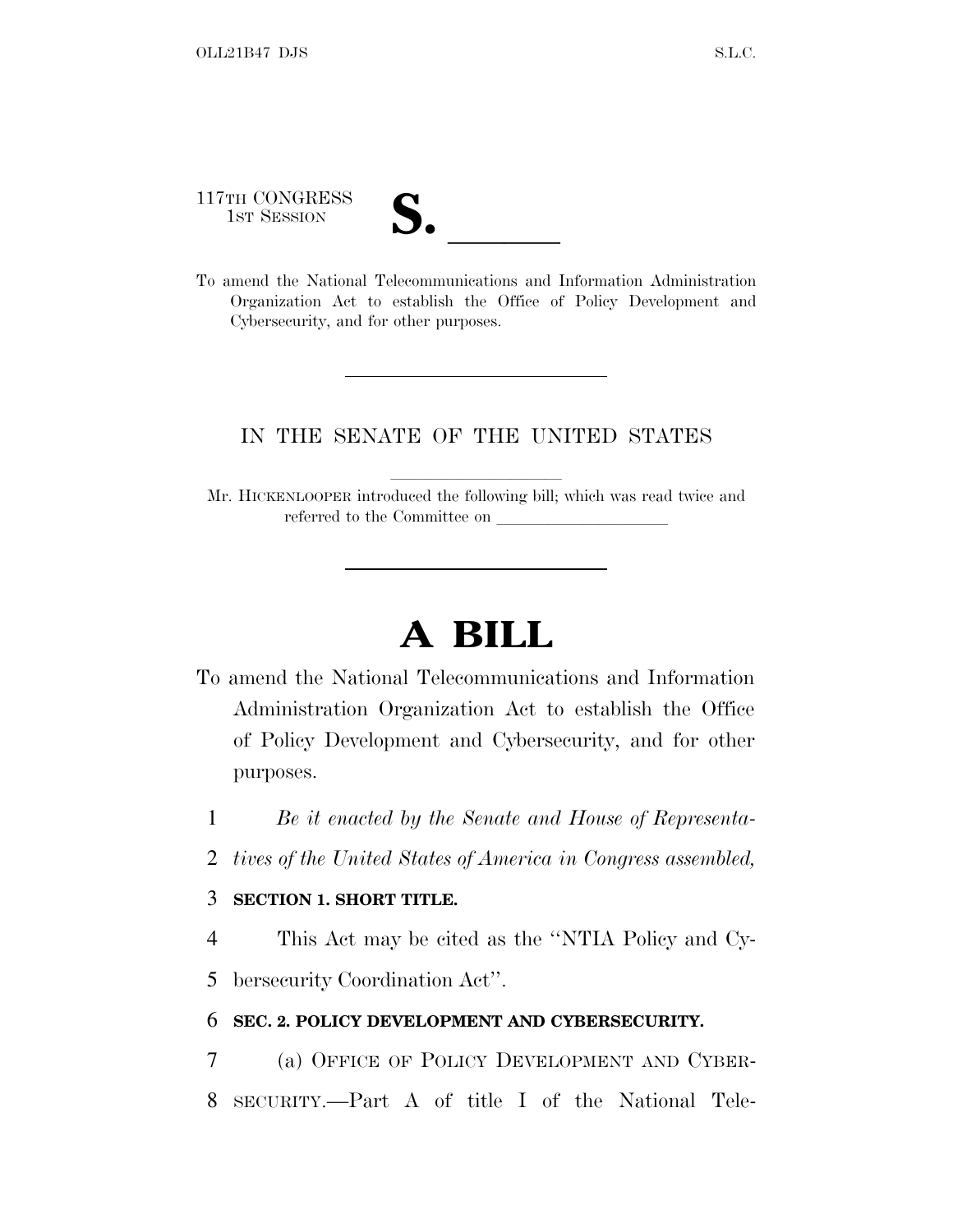communications and Information Administration Organi- zation Act (47 U.S.C. 901 et seq.) is amended by adding at the end the following:

## **''SEC. 106. OFFICE OF POLICY DEVELOPMENT AND CYBER-SECURITY.**

 ''(a) ESTABLISHMENT.—There shall be within the NTIA an office to be known as the Office of Policy Devel- opment and Cybersecurity (in this section referred to as the 'Office').

 ''(b) ASSOCIATE ADMINISTRATOR.—The head of the Office shall be an Associate Administrator for Policy De- velopment and Cybersecurity (in this section referred to as the 'Associate Administrator'), who shall report to the Assistant Secretary.

 ''(1) IN GENERAL.—The Associate Adminis- trator shall oversee and conduct national commu- nications and information policy analysis and devel- opment for the internet and communications tech-nologies.

21 "(2) PARTICULAR DUTIES.—In carrying out 22 paragraph (1), the Office shall—

23 ''(A) develop, analyze, and advocate for market-based policies that promote innovation, competition, consumer access, digital inclusion,

"(c) DUTIES.—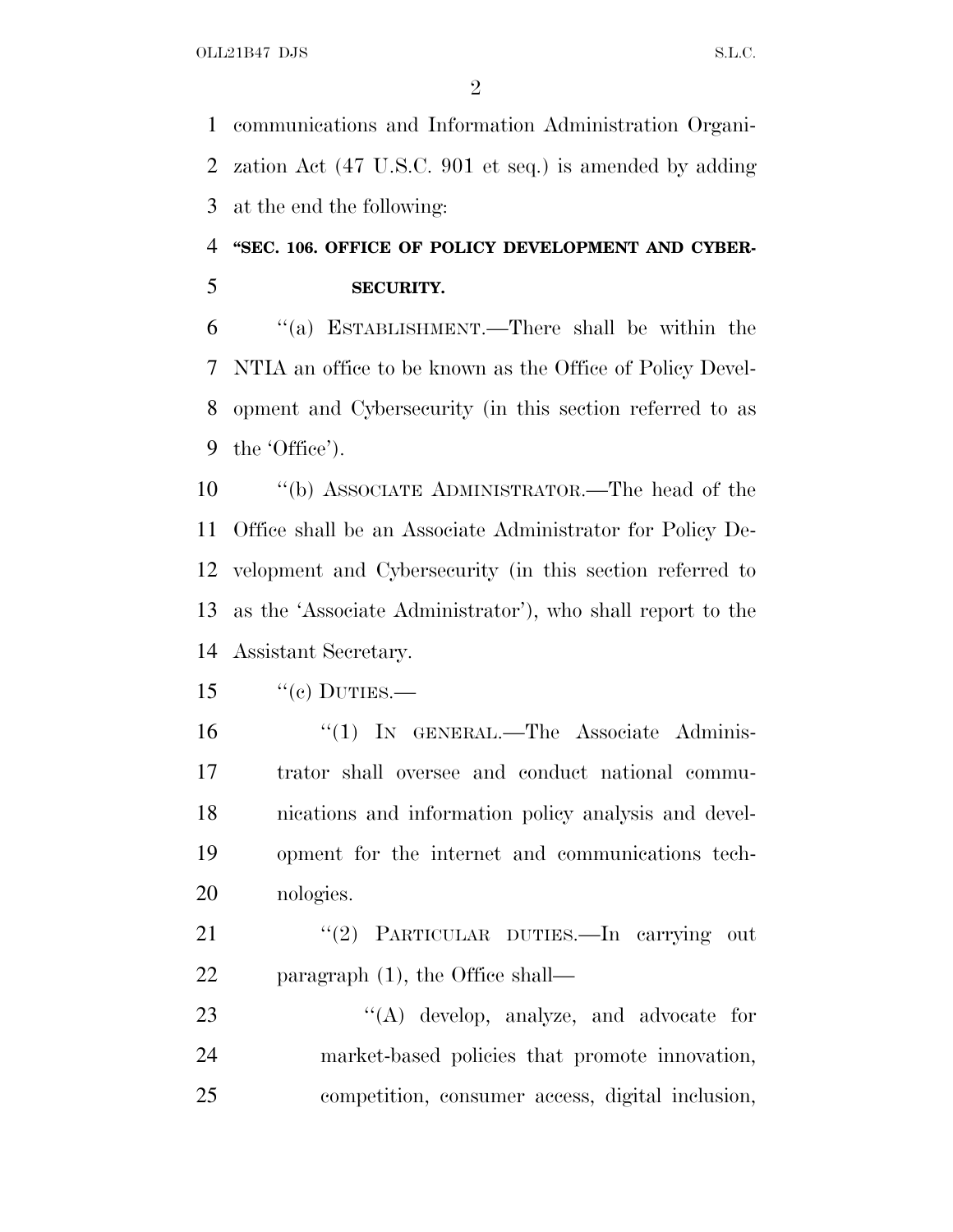workforce development, and economic growth in 2 the communications, media, and technology markets;  $"$ (B) issue studies, as delegated by the As- sistant Secretary or required by Congress, on how individuals in the United States access and use the internet, wireline and wireless teleph- ony, mass media, other digital services, and video services; ''(C) coordinate transparent, consensus- based, multistakeholder processes to create guidance or to support the development and im-

 plementation of cybersecurity and privacy poli- cies with respect to the internet and other com-munications networks;

 ''(D) promote increased collaboration be- tween security researchers and providers of communications services and software system developers;

20 "'(E) perform such duties as the Assistant Secretary considers appropriate relating to the program for preventing future vulnerabilities es- tablished under section 8(a) of the Secure and Trusted Communications Networks Act of 2019 25 (47 U.S.C. 1607(a));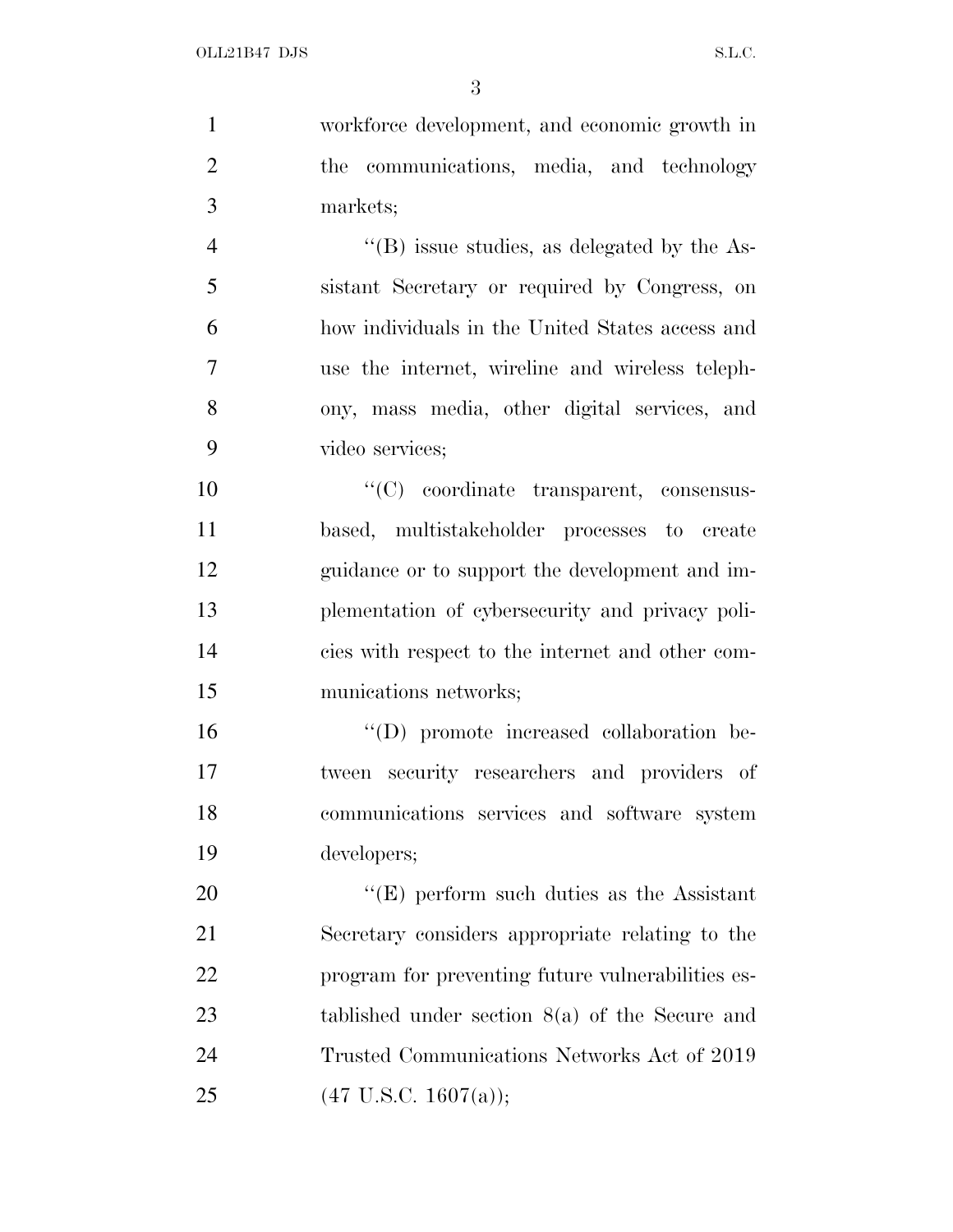| $\mathbf{1}$   | $\lq\lq(F)$ advocate for policies that promote the  |
|----------------|-----------------------------------------------------|
| $\overline{2}$ | security and resilience to cybersecurity incidents  |
| 3              | of communications networks while fostering in-      |
| $\overline{4}$ | novation, including policies that promote secure    |
| 5              | communications network supply chains;               |
| 6              | $\lq\lq(G)$ at the direction of the Assistant Sec-  |
| 7              | retary, present security of the digital economy     |
| 8              | and infrastructure and cybersecurity policy ef-     |
| 9              | forts before the Commission, Congress, and          |
| 10             | elsewhere;                                          |
| 11             | "(H) provide advice and assistance to the           |
| 12             | Assistant Secretary in carrying out the policy      |
| 13             | responsibilities of the NTIA with respect to cy-    |
| 14             | bersecurity policy matters, including the evalua-   |
| 15             | tion of the impact of cybersecurity matters         |
| 16             | pending before the Commission, other Federal        |
| 17             | agencies, and Congress;                             |
| 18             | $\lq\lq$ (I) in addition to the duties described in |
| 19             | subparagraph (H), perform such other duties         |
| 20             | regarding the policy responsibilities of the        |
| 21             | NTIA with respect to cybersecurity policy mat-      |
| 22             | ters as the Assistant Secretary considers appro-    |
| 23             | priate;                                             |
| 24             | "(J) develop policies to accelerate innova-         |
| 25             | tion and commercialization with respect to ad-      |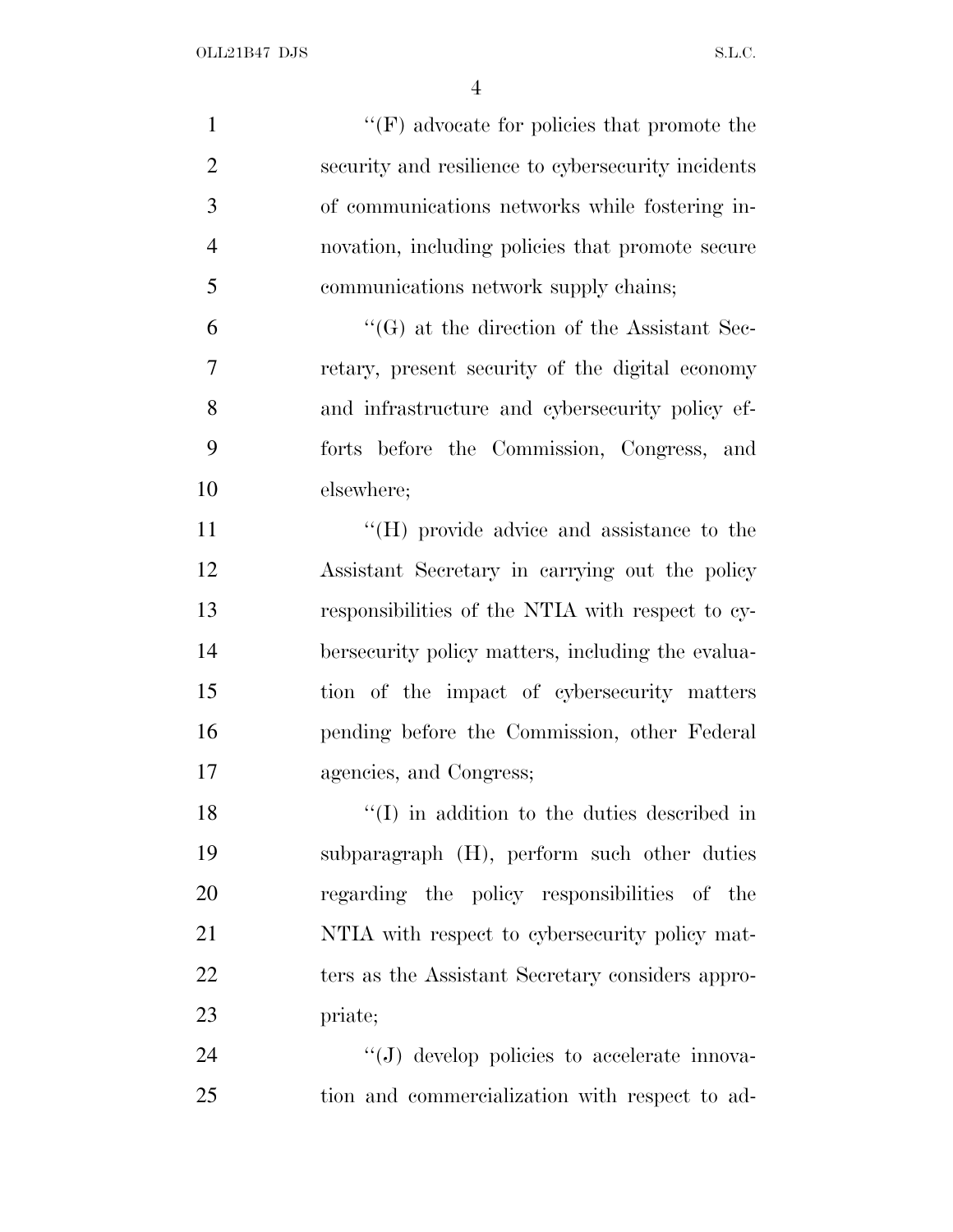| $\mathbf{1}$   | vances in technological understanding of com-        |
|----------------|------------------------------------------------------|
| $\overline{2}$ | munications technologies;                            |
| 3              | $\lq\lq$ identify barriers to trust, security, in-   |
| $\overline{4}$ | novation, and commercialization with respect to      |
| 5              | communications technologies, including access        |
| 6              | to capital and other resources, and ways to          |
| $\overline{7}$ | overcome such barriers;                              |
| 8              | $\lq\lq$ (L) provide public access to relevant data, |
| 9              | research, and technical assistance on innovation     |
| 10             | and commercialization with respect to commu-         |
| 11             | nications technologies, consistent with the pro-     |
| 12             | tection of classified information;                   |
| 13             | "(M) strengthen collaboration on and co-             |
| 14             | ordination of policies relating to innovation and    |
| 15             | commercialization with respect to communica-         |
| 16             | tions technologies, including policies focused on    |
| 17             | the needs of small businesses and rural commu-       |
| 18             | nities—                                              |
| 19             | "(i) within the Department of Com-                   |
| 20             | merce;                                               |
| 21             | "(ii) between the Department of Com-                 |
| 22             | merce and State government agencies, as              |
| 23             | appropriate; and                                     |
| 24             | "(iii) between the Department of                     |
| 25             | Commerce and the Commission or any                   |